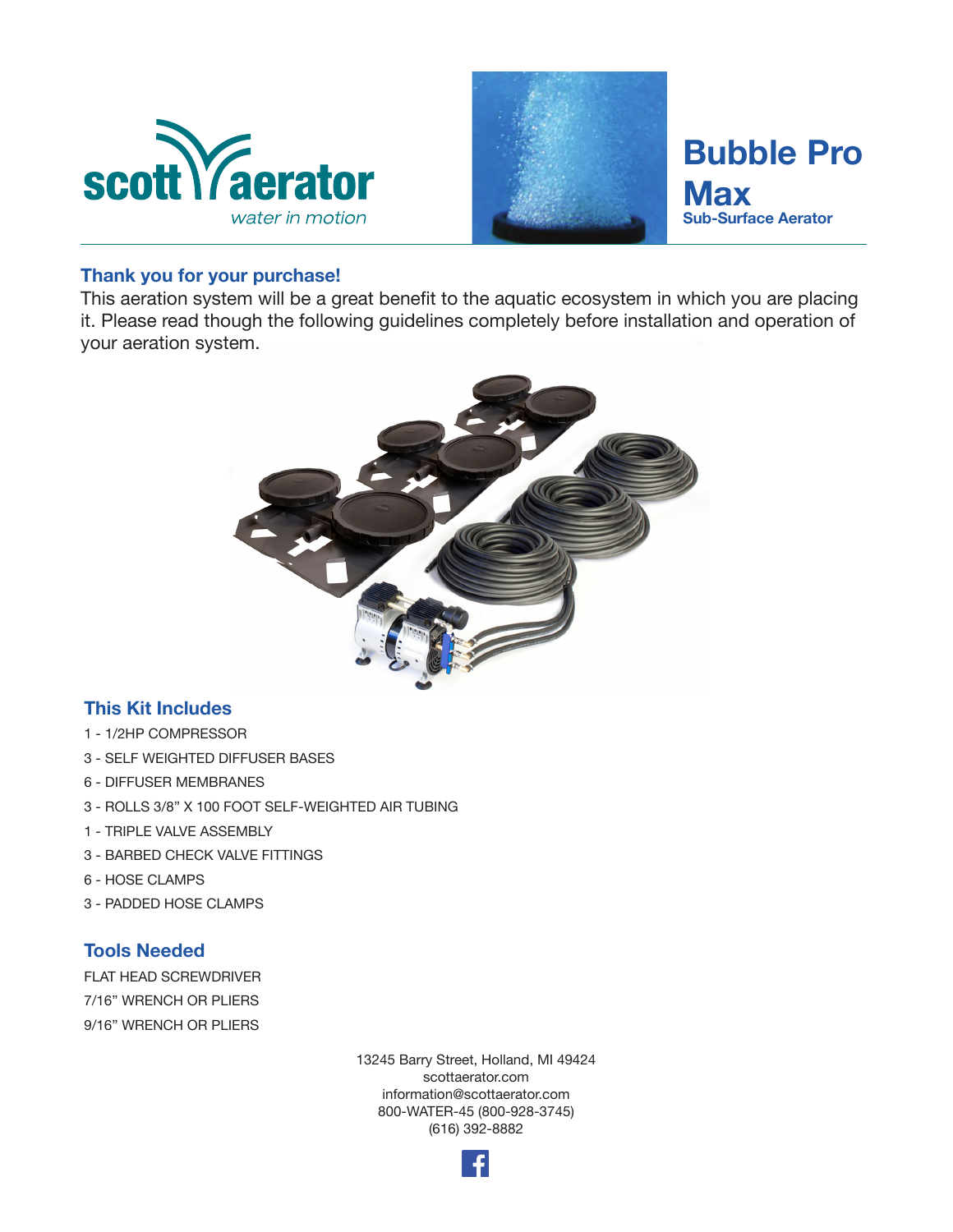## **Safety Warnings**

- Use extreme caution when operating in winter. Danger due to thin ice can cause drowning. Unseen currents can cause thin ice in areas long distances away from diffuser operation. Provide adequate warning for others using a pond with a diffused aeration system.
- The surface of the compressor will be hot during operation. This is normal be careful not to touch the compressor while it is running.
- Units must be connected to GFCI protected outlets.
- Avoid using extension cords to operate compressor.
- Keep children or pets away from operating units
- Always disconnect power when servicing system.
- Relieve pressure from system before servicing.

# **Operation**

• All of our compressors are designed for continuous operation. It is not uncommon for compressors to run 24 hours per day for three to five years. The only maintenance required is replacement of wearable items (diaphragm, piston ring, vanes, etc.) when needed and keeping filter clean.

**CAUTION:** All compressors in these kits are designed for oil-free operation. Never oil or lubricate the compressors.

• In addition to adding oxygen to your pond, an aeration system creates a circulation action. It takes hours for the maximum effect to be achieved, therefore we recommend running these systems continuously so that maximum circulation is sustained.

## **Summer Time Start Up**

**CAUTION:** If you are installing this system at a time when your pond is already stratified (warm on surface, cold on bottom), you should be careful when first starting the aeration system. If the stagnant water on the pond bottom is stirred up too fast, a temporary increase in oxygen demand will occur and, in rare cases, a fish kill could result. If your pond is severely stratified, you should only run your system one to two hours the first day. Each day after that, increase the run time by one to two hours during the first week, run continuously after that. This will slowly mix the bottom water without a sudden depletion of oxygen.

#### **Installation Precautions**

- The air diffuser should not be placed in the deepest part of the pond. Try to locate the diffuser at approximately 2/3 to 3/4 of the deepest point (a 15' deep pond would have the diffuser at approximately 10' to 12' deep). This allows the deepest water to remain cool in the summer and stay warm in the winter.
- If your pond freezes during the winter, be sure the tubing is buried leading into the pond. If not, the ice can form around the tubing, kinking it or possibly shearing it off.

**CAUTION:** Locate all utilities before digging to ensure safety of installer and others.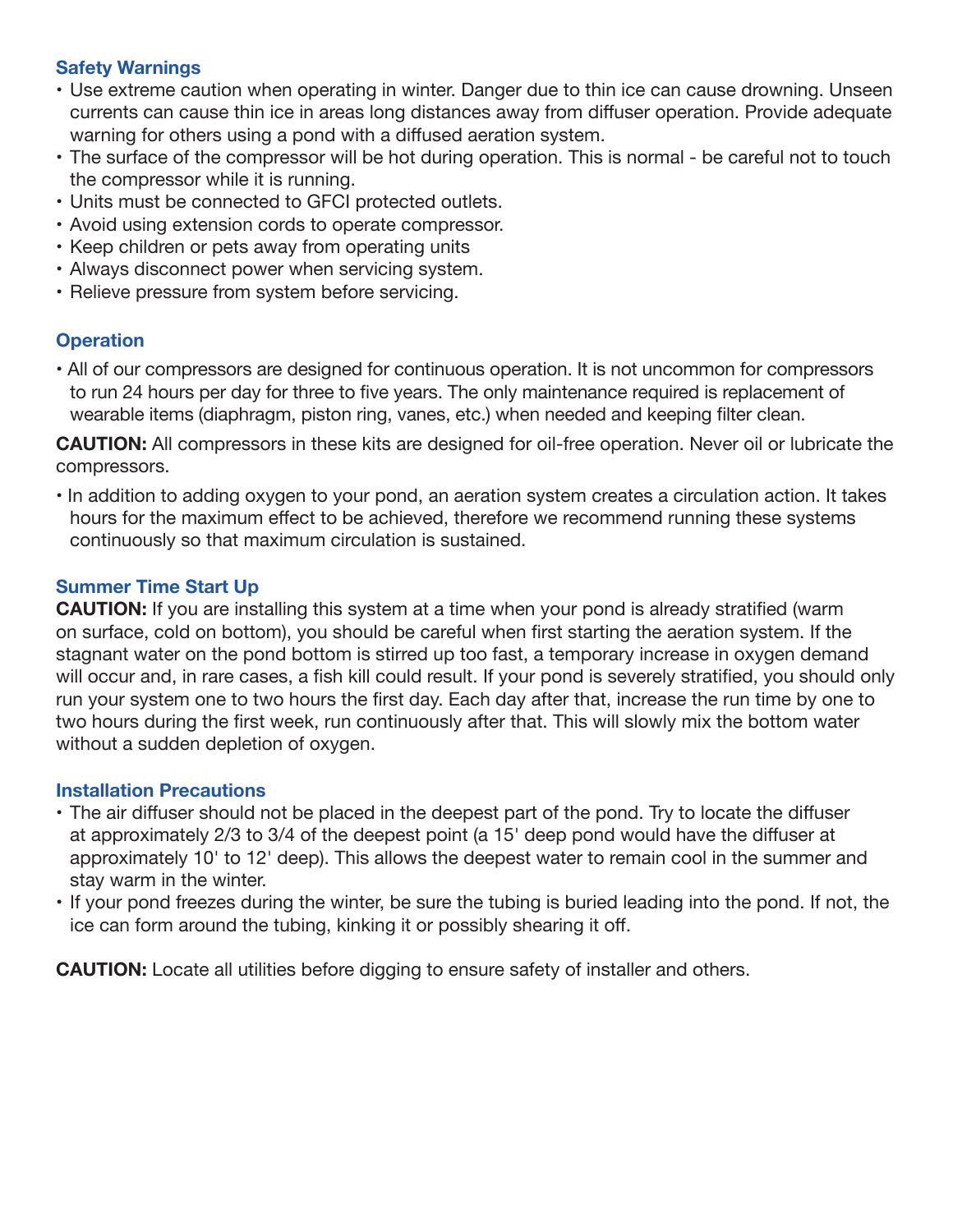## **Compressor Placement**

It is critical that the air compressors be protected from the weather. You will need to provide a shelter for your compressor to protect it from rain, snow and other harsh elements.

- Be sure your shelter is adequately ventilated.
- Be sure the compressor does not sit directly on the ground, as the vibration from the motor will cause dust and dirt particles to be pulled into the motor and may cause premature failure.
- If operating compressor in freezing climates do not place compressor in "heated" buildings. Warm air holds more moisture. This warm air may condensate and freeze in the colder outdoor line.
- Ensure that compressors are placed where they will not become flooded with water.
- If possible, shaded areas are preferred.
- In areas with limited electrical supply, compressors can be placed long distances from the pond edge. A remote access valve assembly can be fed from the compressor with properly sized tubing.

Compressor cabinets are available from Scott Aerator Co.

## **Diffuser Placement**

The amount of surface area an aeration system will effectively cover is greatly dependent on two factors - DEPTH and SHAPE. The deeper an air diffuser is located, the more boiling action it will create and a larger area will be aerated. The diagram below shows how much surface area is effectively aerated per air diffuser at various depths. Ponds that are irregular or odd shaped will also reduce size of aeration area - call our technical department for additional help. The shape of a pond affects the amount of diffusers needed. Irregular shaped ponds often require multiple diffusers to adequately aerate entire water column.

Example:

Our Bubble Pro Mini pond aerator would aerate only 1/8 of an acre if operated in 4" deep water, while aerating up to 1 acre if operating in 12" - 16" deep water.





The shape of a pond affects the ammount of diffusers needed. Irregular shaped ponds often require multiple diffusers to addequately aerate entire water column.